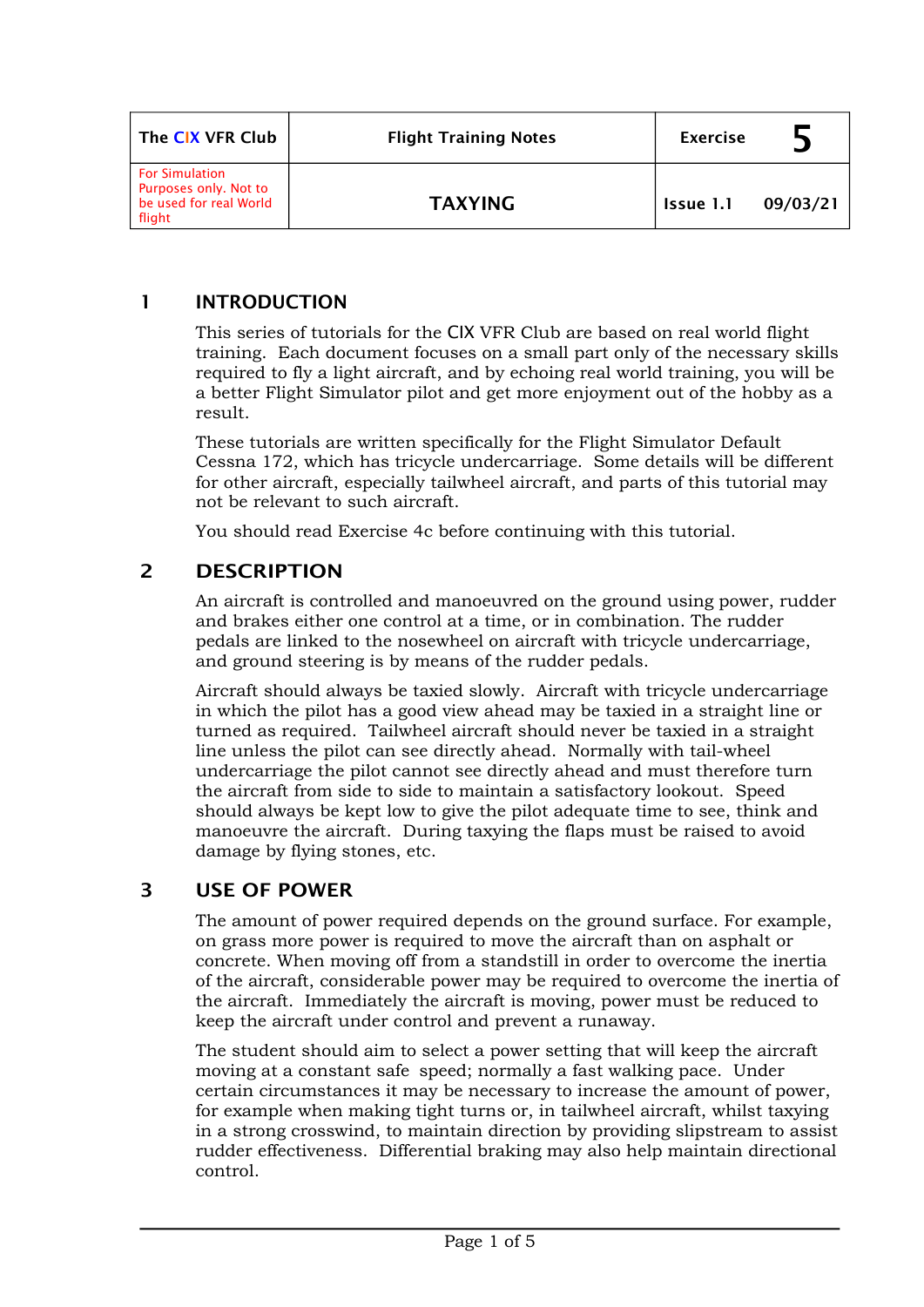| The CIX VFR Club                                                                   | <b>Flight Training Notes</b> | <b>Exercise</b> |          |
|------------------------------------------------------------------------------------|------------------------------|-----------------|----------|
| <b>For Simulation</b><br>Purposes only. Not to<br>be used for real World<br>flight | <b>TAXYING</b>               | Issue 1.1       | 09/03/21 |

# **4 TURNING**

### **4.1 Aircraft with Tricycle Undercarriage and Nosewheel Steering**

Aircraft with "tricycle" undercarriage have two main wheels under the wings, and a single steerable wheel beneath the front of the fuselage. In aircraft with tricycle undercarriage, the centre of gravity lies between the mainwheels and the nosewheel, which is an inherently stable configuration. This makes turning a relatively simple manoeuvre. The aircraft have independent brakes on the mainwheels, operated typically by toe-extensions to the rudder pedals, or by other controls. The rudder pedals are connected to the nosewheel by strong elastic bungee cords, so that the connection is firm and positive but not rigid.

The aircraft is turned by use of the rudder pedals steering the nosewheel, or by braking on the wheel on the inside of the turn (differential braking) or both. Some aircraft (e.g. the Cessna 152 & 172), have a steerable nosewheel up to a certain angle of turn, after which differential braking is used to tighten the turn.

Differential braking forces the nosewheel to turn beyond the limits of the rudder pedal control, stretching the bungee cords. Normally differential braking requires additional thrust to overcome the friction caused by braking and care should be taken not to lock one wheel (particularly when moving forward from rest) since turns on a locked wheel cause stresses on the undercarriage, distortion of the tyre and possibly tyre creep.

### **4.2 Aircraft with Tricycle Undercarriage and a Castoring Nosewheel**

Aircraft such as the Grumman AA5A Cheetah have a castoring nosewheel which operates in a similar manner to the wheels of a supermarket trolley (although with less of a mind of its own). It turns in response to sideways forces on it imposed by the turning moment from differential braking of the mainwheels. It follows that steering such aircraft is solely by differential braking, a technique less difficult than it perhaps sounds. Again, additional thrust may be required to overcome the friction caused by braking and care must be taken not to lock one wheel.

### **4.3 Tailwheel Aircraft**

In tailwheel aircraft, the centre of gravity lies behind the mainwheels, which is inherently *un*stable. The tailwheel may be fully steering or fully castoring, and may also be capable of being locked in the ahead position. In all cases, if the aircraft is turned too quickly, the turning moment can be sufficient to overcome the very light tailwheel ground adhesion and force the aircraft to rotate horizontally about the mainwheels, perhaps ending up facing in the opposite direction to that intended. This is known as a "Ground Loop". If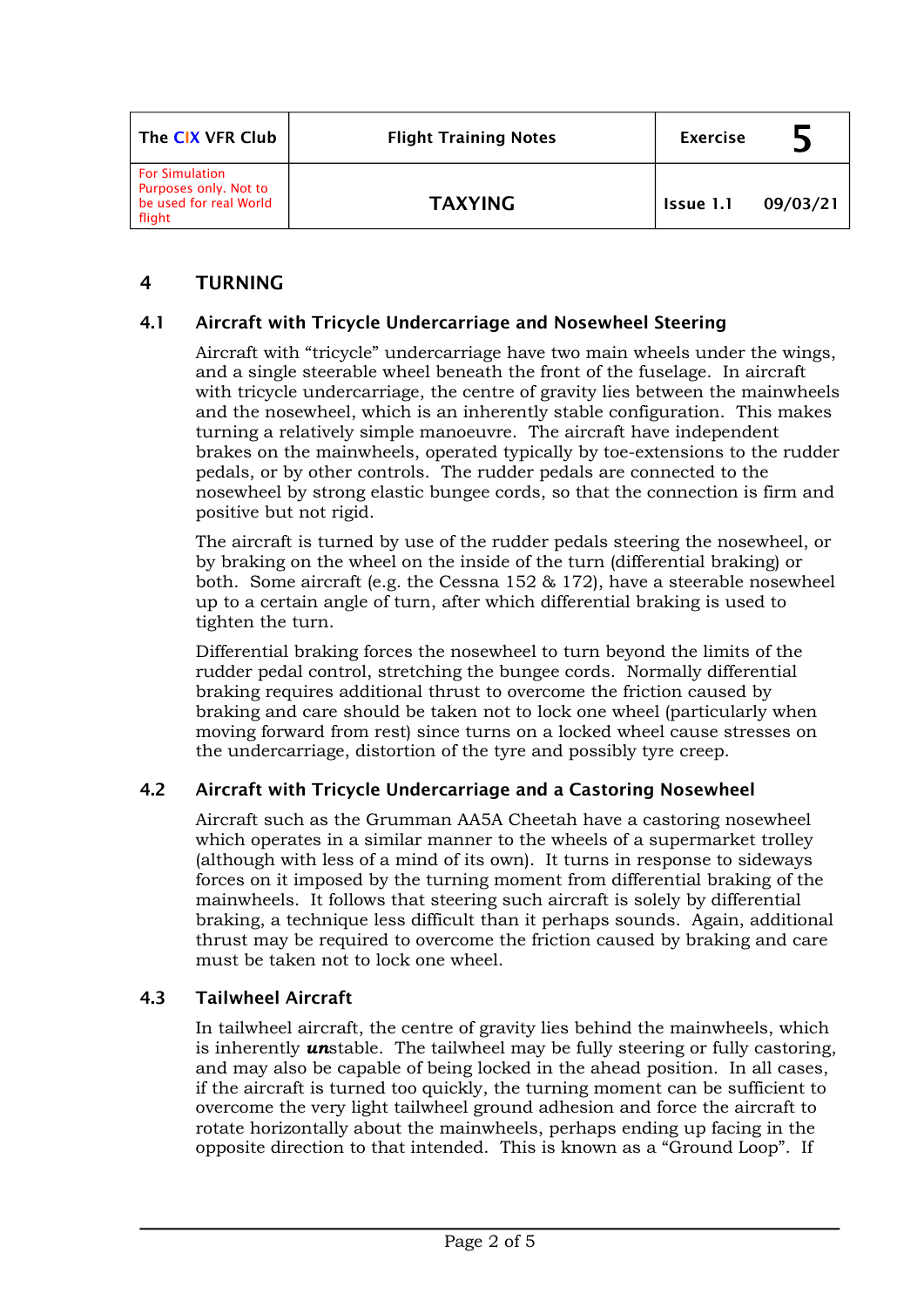| The CIX VFR Club                                                                   | <b>Flight Training Notes</b> | <b>Exercise</b> |          |
|------------------------------------------------------------------------------------|------------------------------|-----------------|----------|
| <b>For Simulation</b><br>Purposes only. Not to<br>be used for real World<br>flight | <b>TAXYING</b>               | Issue 1.1       | 09/03/21 |

this occurs at any significant speed it usually results in considerable damage to the aircraft.

Strangely, in Microsoft Flight Simulator X, some light aircraft with tricycle undercarriage exhibit this effect, wrongly, and ground handling is notoriously tricky at any speed in FSX. Conversely, the default tailwheel aircraft in FSX are usually quite benign on the ground. A good example of this is the De Havilland Chipmunk, which in FSX is quite docile, but in real life is very easy to ground loop.

Tailwheel aircraft may be turned by steering the tailwheel with the rudder pedals, or by use of differential braking, or assisted by increasing power to add a turning force from slipstream on the rudder, or a combination of all three.

To avoid a ground loop, care should be taken not to make sudden changes of direction except at very low speed since the turn may result in the tail swinging sideways which can be difficult or even impossible to control. Turns may also be effected by using the brakes.

On aircraft with tailskids instead of a tailwheel, such as the De Havilland Tiger Moth, fairly coarse use of rudder, accompanied by a burst of power is often needed to produce a turn, particularly in a crosswind. Because of the Coriolis effect which tends to yaw an aircraft when propeller rpm is changed, pilots can make use of this when turning. For example, it is easier to turn a Tiger Moth, which has no brakes, to the right than to the left, because a sudden increase in propeller rpm tends to make the aircraft turn right. This Coriolis effect is modelled in Flight Simulator X, and can affect tailwheel aircraft turning characteristics in this way.

## **5 USE OF BRAKES**

#### **5.1 General**

The brakes should be applied gently and the amount of braking should be progressively reduced as the aircraft slows down. Prolonged braking should be avoided, especially when the differential braking is required to maintain direction in a strong crosswind. The effect of prolonged braking is to heat up the brake drums with adverse effect on the tyre and tube, resulting in reduced tyre life and brake effectiveness (brake fade). Disc brakes are less prone to brake fade, although this effect is not modelled in FS.

When moving off chocks, the brakes should be tested after moving a few yards.

### **5.2 Tailwheel Aircraft**

The brakes should always be used carefully since harsh braking can cause the aircraft to nose over, damaging the propeller.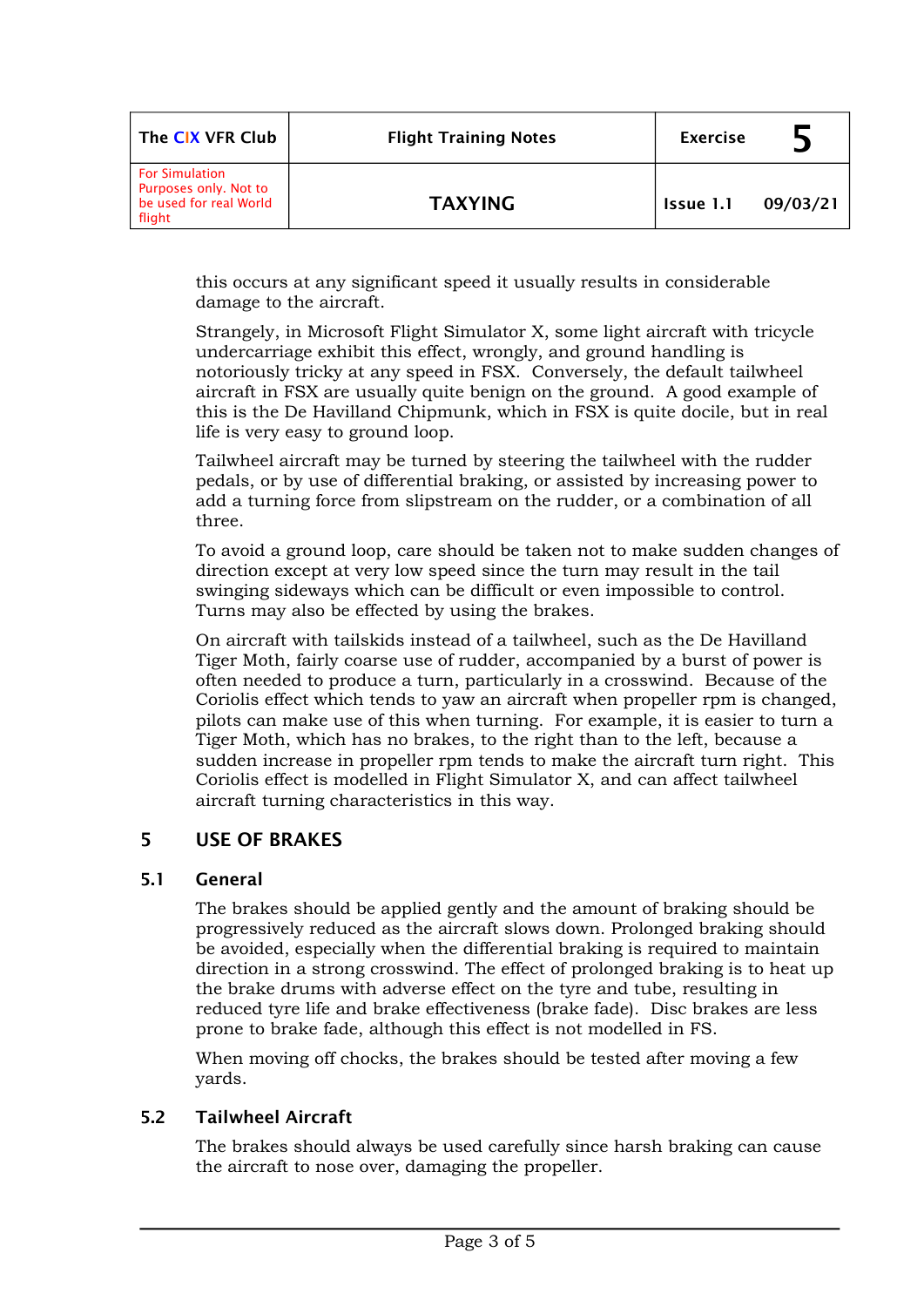| The CIX VFR Club                                                                   | <b>Flight Training Notes</b> | <b>Exercise</b> |          |
|------------------------------------------------------------------------------------|------------------------------|-----------------|----------|
| <b>For Simulation</b><br>Purposes only. Not to<br>be used for real World<br>flight | <b>TAXYING</b>               | Issue 1.1       | 09/03/21 |

# **6 USE OF FLYING CONTROLS**

Normally the flying controls are held in a neutral position during taxying with certain exceptions.

### **6.1 Surface Conditions**

When taxying on grass or rough ground, particularly when transitioning from grass to asphalt or vice versa, the yoke or joystick is held fully back to maximise ground clearance for the propeller and to lighten the load on the nosewheel as the slipstream effect on the elevators forces the tail lower.

When crossing a boundary such as grass to asphalt, or a shallow depression, always cross at an angle so that both mainwheels cross at different times, reducing the shock on the undercarriage and reducing the risk of the nose bouncing up and down excessively with the attendant risk of a propeller strike.

Not relevant in Flight Simulator, but when crossing rough ground or traversing disused runways, keep the power low to minimise or avoid small stones striking the propeller or fuselage.

### **6.2 Effect of Wind**

When taxying into wind the yoke is held neutral or back

When taxying with a tailwind, the yoke is held forward to prevent the wind lifting the tail. When taxying with a crosswind the yoke is turned towards the wind to prevent the into wind wing being lifted by the wind.

Because of the large tail surface, aircraft tend to turn into wind if there is a strong crosswind. With tailwheel aircraft, the yoke must be held back to maximise the tailwheel force on the ground and with nosewheel aircraft, the yoke is held forward to increase ground friction on the nosewheel. Differential braking may nevertheless be necessary.

In some aircraft in Flight Simulator, e.g. the John Woodside Tiger Moth, wind effects can be quite marked and the use of controls to neutralise wind effects is very important.

## **7 TAXYING RULES**

- 1) Regardless of any ATC instruction, it is the duty of the pilot alone to avoid a collision with another aircraft, vehicle or object.
- 2) Aircraft on the ground must give way to aircraft landing or taking off, and to any vehicle towing an aircraft.
- 3) When two aircraft approaching each other head on or nearly so, each should turn right.